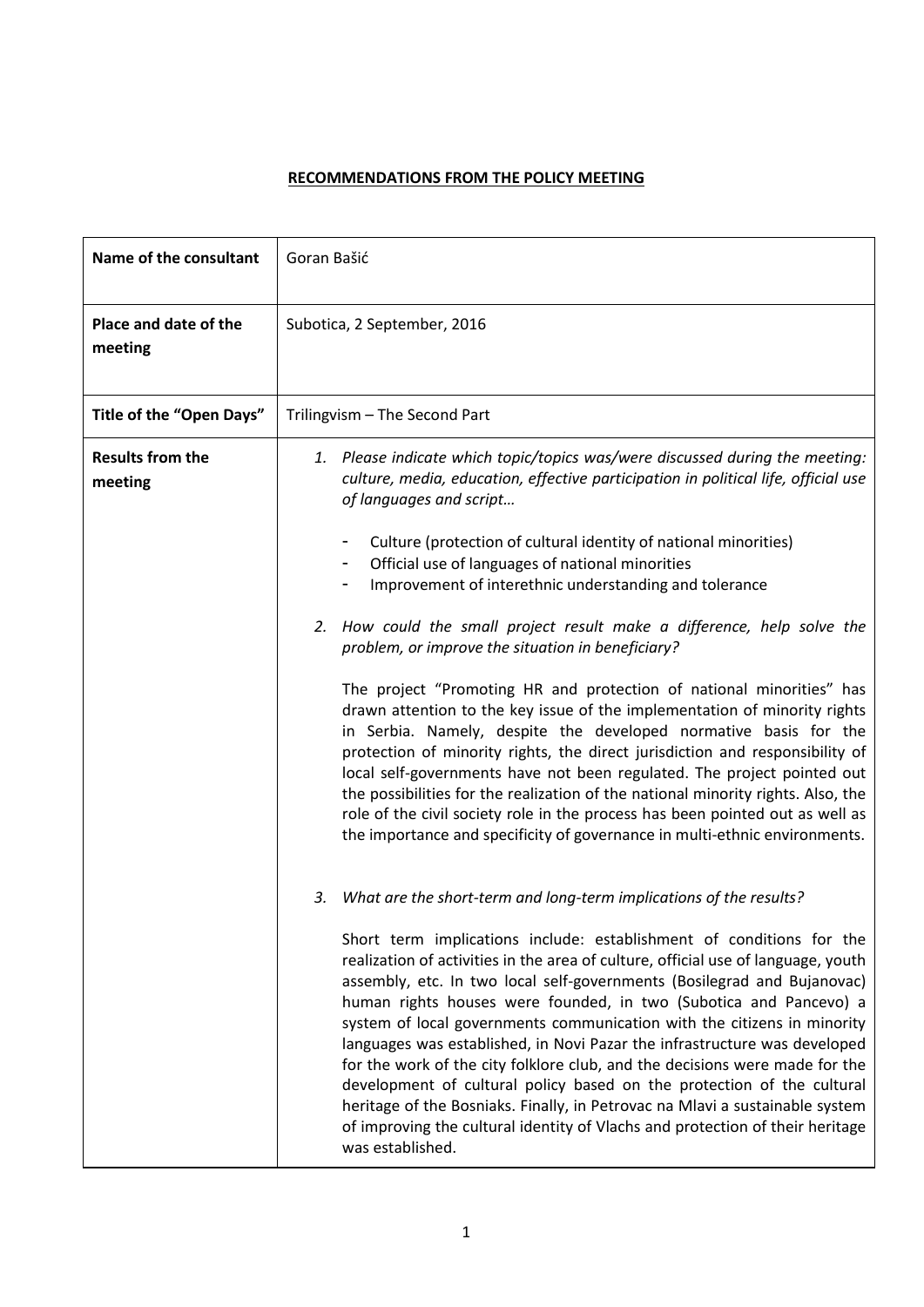|                                                                                                          | Long-term results of the project:<br>1. The importance of the local governments for direct implementation of<br>minority rights has been pointed out.<br>2. A model of direct inclusion of local self-governments in decision-<br>making with regard to rights protection and preservation of minority<br>cultural identity has been established.<br>3. Basic infrastructure for the improvement of protection and<br>preservation of cultural and linguistic identity of national minorities has<br>been established.                                                                                                                                                                                                                                                                                                                                                                                                                                                                                                                                                                                                                                                                                                                           |
|----------------------------------------------------------------------------------------------------------|--------------------------------------------------------------------------------------------------------------------------------------------------------------------------------------------------------------------------------------------------------------------------------------------------------------------------------------------------------------------------------------------------------------------------------------------------------------------------------------------------------------------------------------------------------------------------------------------------------------------------------------------------------------------------------------------------------------------------------------------------------------------------------------------------------------------------------------------------------------------------------------------------------------------------------------------------------------------------------------------------------------------------------------------------------------------------------------------------------------------------------------------------------------------------------------------------------------------------------------------------|
|                                                                                                          | 4. How do the results relate to other municipalities in the beneficiary/region?<br>1. Certain municipalities have established direct cooperation with regard to<br>experience exchange in the area of minority protection;<br>2. Direct connections between local and minority self-governments have<br>been established<br>3. The system of initiating the accreditation of intangible cultural heritage<br>to the UNESCO list has been determined for the national minorities<br>4. Document Management Software has been established in the languages<br>of national minorities, that is implementable in all local self-governments.                                                                                                                                                                                                                                                                                                                                                                                                                                                                                                                                                                                                         |
| <b>Compliance of the Small</b><br><b>Project Results with the</b><br>last findings of the<br><b>FCNM</b> | Which Article(s) of the FCNM relates to the main Project findings?<br>1.<br>1. Article 5 - Protection of cultural identity<br>2. Article 6 - Encourage intercultural dialogue and tolerance<br>3. Ariticle 10 - Official use of languages of national minorities<br>2. Please indicate the relation between the Project's findings and the last<br>Advisory Committee Opinion and the Committee of Experts Resolution.<br>In its Third Opinion on Serbia, FCNM has directly referred only to Article 10<br>with regard to the official use of minority languages:<br>"ensure that the legal provisions governing the use of minority languages<br>in 112 The recommendations below are listed in the order of the<br>of<br>corresponding<br>articles<br>the<br>Framework<br>Convention.<br>55<br>ACFC/OP/III(2013)006 contacts with authorities at local level are fully<br>implemented and promote the recruitment of civil servants at local level<br>who are proficient in the relevant minority languages; intensify efforts to<br>ensure the full and proper application of the rules currently applicable to<br>registering names in minority languages and as regards the display of<br>topographical indications in minority languages;" |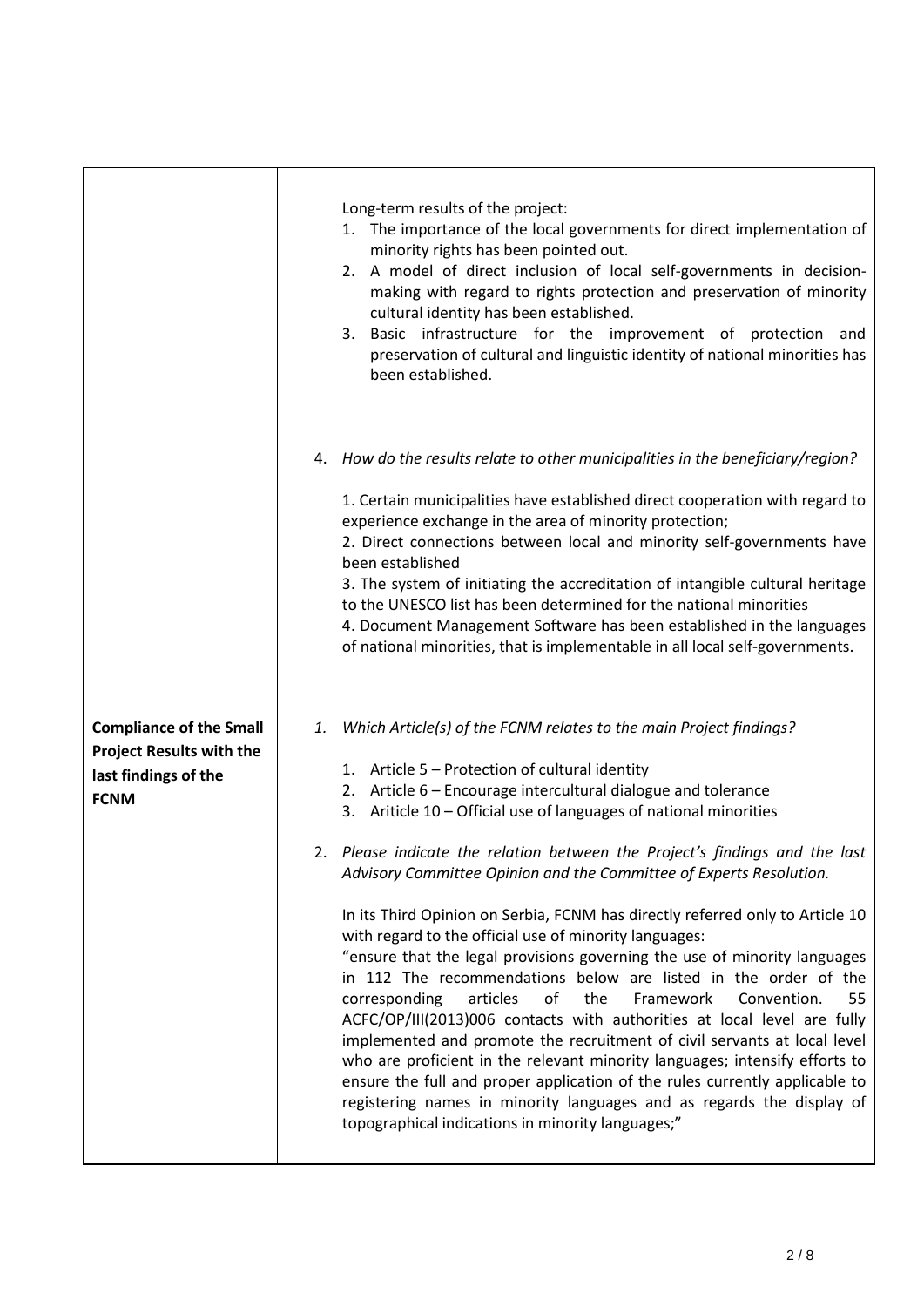|                                                                                                                 | With regard to Article 5 (culture), the Committee in its Third Opinion<br>concentrated on financing the activities in regard to the protection of<br>national minorities culture. To that regard, shortcomings were stressed in<br>the model of central financing of national minorities culture and<br>recommendations were made for the State Fund for national minorities to<br>be urgently established.<br>The project results point out that it is very important to include regional<br>and local authorities in the implementation of the spirit and provisions of<br>Article 5 FCNM. Realization of the project activities reveals the<br>preparedness of the local self-governments to carry the responsibility,<br>adopt adequate decisions in regard to the protection of culture of the<br>national minorities (Novi Pazar, Bujanovac and Petrovac na Mlavi). Project<br>results reveal a pluralism of possibility with regard to the protection of<br>minority culture and are a good model of decentralization of governance<br>over the protection of culture and cultural heritage of minorities. |
|-----------------------------------------------------------------------------------------------------------------|-------------------------------------------------------------------------------------------------------------------------------------------------------------------------------------------------------------------------------------------------------------------------------------------------------------------------------------------------------------------------------------------------------------------------------------------------------------------------------------------------------------------------------------------------------------------------------------------------------------------------------------------------------------------------------------------------------------------------------------------------------------------------------------------------------------------------------------------------------------------------------------------------------------------------------------------------------------------------------------------------------------------------------------------------------------------------------------------------------------------|
|                                                                                                                 | With regard to Article 6 (Interethnic relations) the Committee's Opinion<br>starts from the previous two cicles recommendations and expresses<br>concern related to the state of interethnic relations - high ethnic distance<br>and nationality based discrimination. In that sense, "The Advisory<br>Committee recommends that the Serbian authorities intensify their efforts<br>to develop and implement measures aimed at increasing and<br>strengthening contacts and interactions between the various communities<br>living in Serbia. Specific efforts in this regard should be made with respect<br>to the Sandžak and South Serbian regions. Measures to enhance mutual<br>interest in and respect and understanding for each other's culture amongst<br>young people are of particular importance. Better use could also be made<br>of councils for inter-ethnic relations in this context".                                                                                                                                                                                                           |
|                                                                                                                 | In the city of Novi Pazar, within the project a Draft Cultural City policy was<br>created on the basis of the cultural heritage of the Bosniaks and Serbs that<br>live in Novi Pazar. The city authorities adopted the draft that is now a part<br>of the local development policy.<br>In the municipality of Bujanovac a model was created to improve<br>interethnic communication between the Albanians, Serbs and the Roma,<br>but it was not adopted due to the inherited tensions and contemporary<br>political circumstances that hinder the connection between the people and<br>interethnic communication.                                                                                                                                                                                                                                                                                                                                                                                                                                                                                                |
| <b>Compliance of the Small</b><br><b>Project Results with the</b><br>last findings of the<br><b>ECRML/where</b> | Which Article(s) of the ECRML relates to the main Project findings?<br>1.<br>Article 10 - Administrative authorities and public services                                                                                                                                                                                                                                                                                                                                                                                                                                                                                                                                                                                                                                                                                                                                                                                                                                                                                                                                                                          |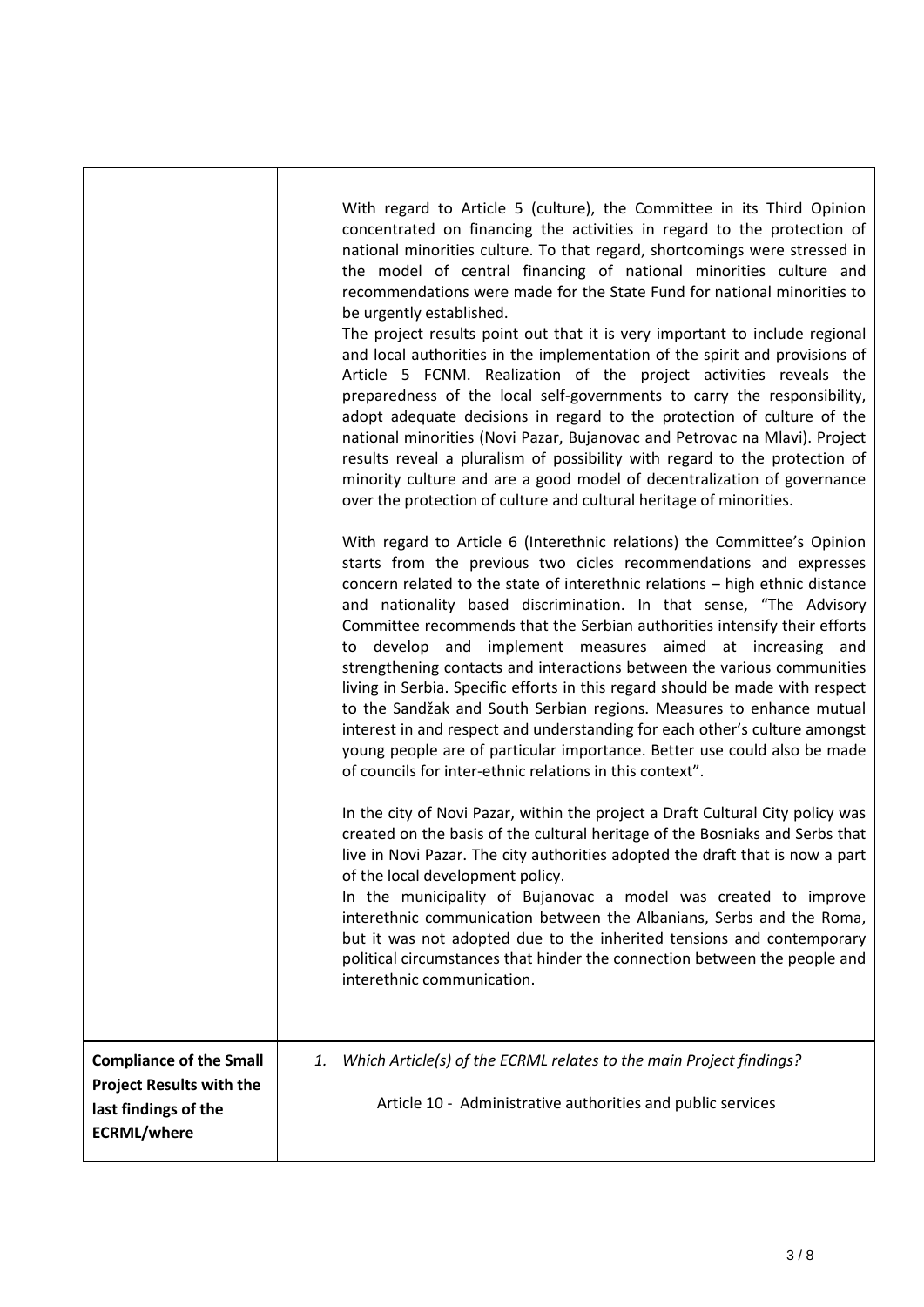| applicable                                                                                                | 2. Please indicate the relation between the Project's results and the last<br>Committee of Experts' Evaluation Report and the Committee of Experts<br>Recommendations.<br>In relation to Article 10 ERCLM the project results concerned Hungarian<br>and Croatian languages (Subotica) and Romanian, Slovakian, Bulgarian and<br>Hungarian (Pancevo). All local self-governments are on the territory of AP<br>Vojvodina. Bearing in mind that the Committee has, in its previous<br>opinions, expressed the standing that for these languages formal<br>conditions are met for communication between the authorities and<br>members of the minorities, the project results should be considered an<br>important progression. In Subotica, DMS was established that enables<br>electronic issuance of documents in minority languages, and in Pancevo<br>Bulgarian and Slovakian languages were introduced in official<br>communication on the local level.<br>Moreover, both projects have increased the level of protection of the right<br>to the official use of national minorities languages. |
|-----------------------------------------------------------------------------------------------------------|-----------------------------------------------------------------------------------------------------------------------------------------------------------------------------------------------------------------------------------------------------------------------------------------------------------------------------------------------------------------------------------------------------------------------------------------------------------------------------------------------------------------------------------------------------------------------------------------------------------------------------------------------------------------------------------------------------------------------------------------------------------------------------------------------------------------------------------------------------------------------------------------------------------------------------------------------------------------------------------------------------------------------------------------------------------------------------------------------------|
| Main<br>strategic/legislative and<br>institutional framework<br>dealing with minorities<br>in beneficiary | What are the main strategies/policies/legislation related with minorities<br>1.<br>Republic of Serbia has never adopted a separate strategy of<br>multiculturalism or one dedicated to the protection of national minority<br>rights. The position of national minorities is regulated in the Constitution<br>(2006) and through two fundamental laws (Law on the protection of rights<br>and freedoms of national minorities 2002 and Law on national councils of<br>national minorities 2009) and a large number of other laws and<br>documents. These sources are not mutually harmonized, which was on<br>several occasions brought up by the Constitutional Court, last time being in<br>2014. According to the expert and CSO analysis, Serbia has an informally<br>adopted segregated type of multi-culturalism to which the evidence is a<br>high ethnic distance and obvious but non-institutionalized ethnic-political<br>dimension of the political system.                                                                                                                              |
|                                                                                                           | What are the main central institutions responsible for minorities<br>2.<br>According to the Law on ministries, a partial administrative responsibility<br>for the implementation of rights of the national minorities belongs to the<br>Ministry for state administration and local self-government (in relation to<br>election of minority self-governments and keeping of the registry of<br>minority self-governments and voters). The issues related to the right to<br>education fall under the Ministry of Education, Science and Technological<br>Development, which hosts the Sector for education of national minorities.<br>Ministry of Culture announces calls for financing the activities in the area of<br>culture. Office for Human and Minority Rights assists the Government and<br>its bodies to deal with human and minority rights in accordance with the                                                                                                                                                                                                                       |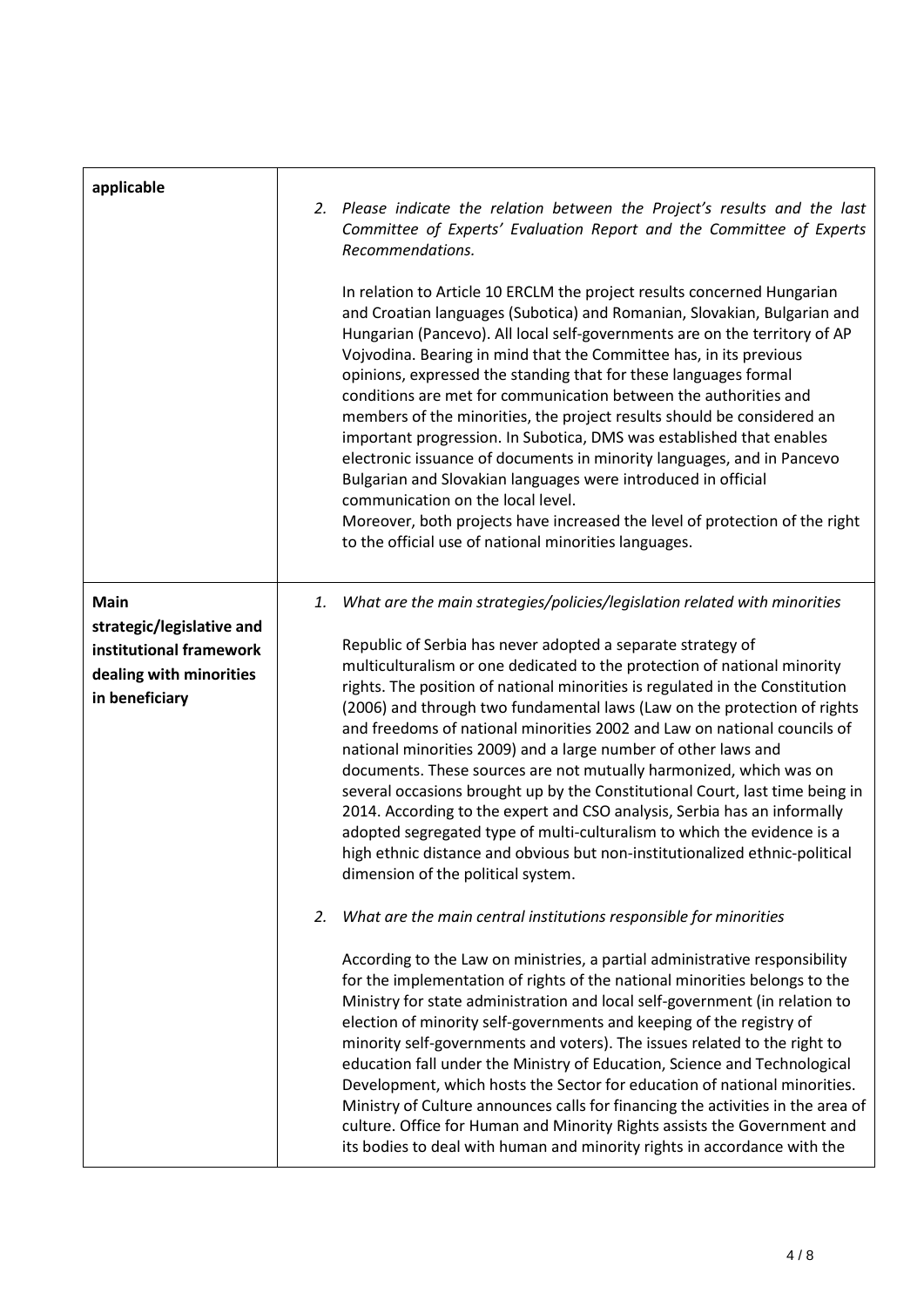|                                                                                                          | law, but in practice the majority of activities get implemented through the<br>Office itself (financing, monitoring of rights implementation, reporting<br>upon international treaties, etc.).                                                                                                                                                                                                                                                                                                                                                                                                                                                                                                                                                                                                                                                                                                                                                                                                                                                                                                                                                                                                                                                                                                         |
|----------------------------------------------------------------------------------------------------------|--------------------------------------------------------------------------------------------------------------------------------------------------------------------------------------------------------------------------------------------------------------------------------------------------------------------------------------------------------------------------------------------------------------------------------------------------------------------------------------------------------------------------------------------------------------------------------------------------------------------------------------------------------------------------------------------------------------------------------------------------------------------------------------------------------------------------------------------------------------------------------------------------------------------------------------------------------------------------------------------------------------------------------------------------------------------------------------------------------------------------------------------------------------------------------------------------------------------------------------------------------------------------------------------------------|
| <b>Compliance of the Small</b><br><b>Project Results with the</b><br>minority policies in<br>beneficiary | How do the Project's results comply with the national legislation and local<br>3.<br>action plans?<br>Action plan adopted for the implementation of the Chapter 23 of the<br>Serbia's EU accession contains a section on State duties with regard to the<br>protection of rights of national minorities. In the Action plan, it is envisaged<br>to:<br>Improve the legal framework that regulates the use of minority<br>languages and promote its full use through intensifying the efforts to<br>ensure full and adequate implementation of the rules that are<br>currently in force with regard to registration of names in minority<br>languages, official communication with public authorities and display<br>of topographic signs in minority languages (Art. 10 FCNM, Art. 10<br>ECRML)<br>Undertake necessary steps in order to make the budget fund for<br>national minorities more functional, while ensuring that its structure<br>and functioning include national minorities in an adequate manner and<br>that the funds for its effective work are secured (Art. 5 FCNM).<br>Local action plans with regard to rights of national minorities are non-<br>existent.<br>The previously described project results correspond directly with the parts<br>of the Action plan for Chapter 23. |
| <b>Policy</b><br><b>Recommendations</b>                                                                  | 1. Specifically state what should be done, the steps required to implement the<br>recommendations, and the resources needed;<br>2. Indicate the benefits that could be achieved and what problems could be<br>corrected or avoided;<br>3. Indicate the feasibility of the proposed recommendation;<br><b>General Recommendation (Expert Opinion)</b><br>Decentralization of the system of national minority rights<br>1.<br>Increasing the role of local self-governments in regard to realization of<br>2.                                                                                                                                                                                                                                                                                                                                                                                                                                                                                                                                                                                                                                                                                                                                                                                            |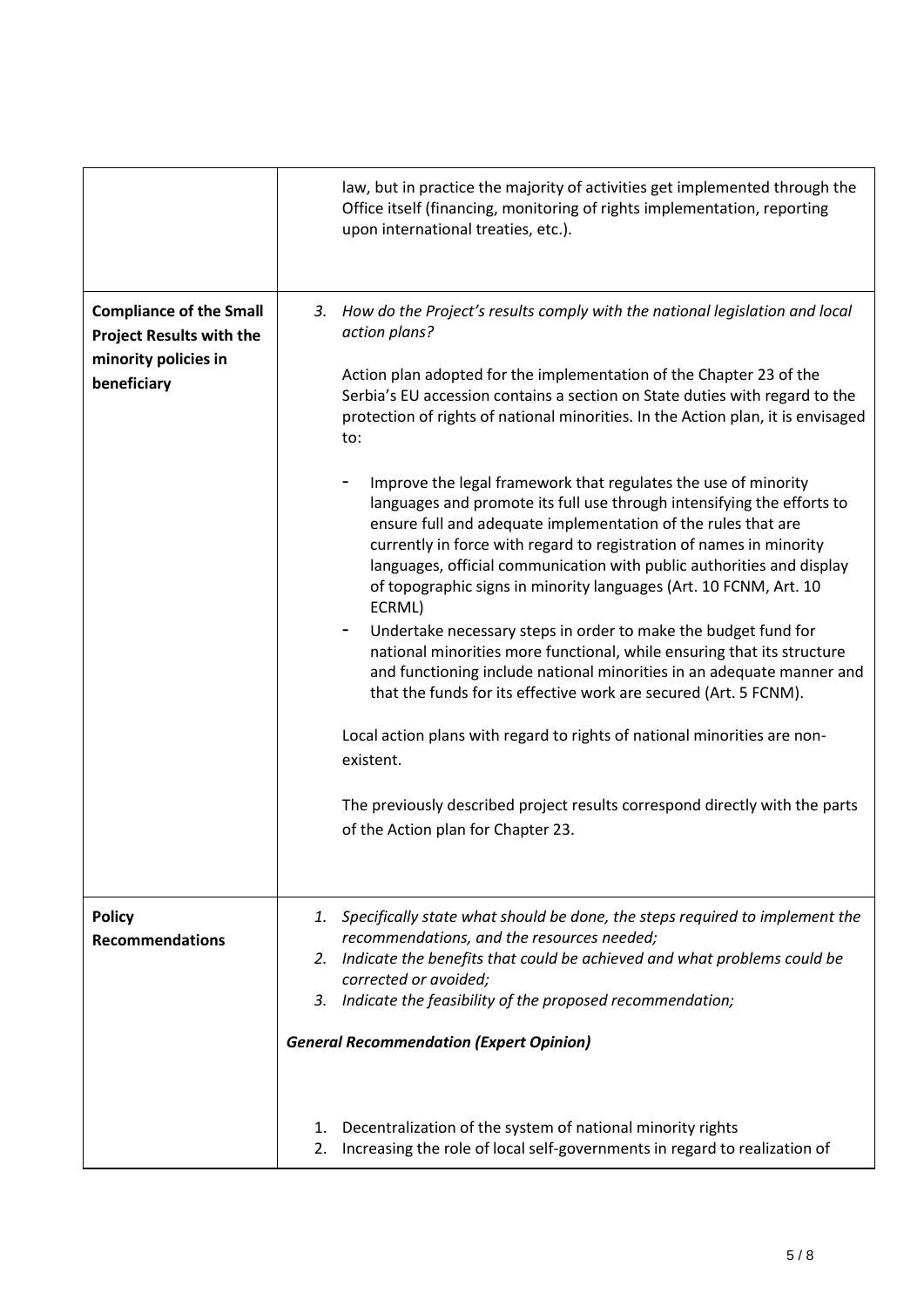| rights of national minorities, in accordance with the Law on local self-<br>government                                                                                                                                                                                                                                                                                                                                                                                                                                                                |
|-------------------------------------------------------------------------------------------------------------------------------------------------------------------------------------------------------------------------------------------------------------------------------------------------------------------------------------------------------------------------------------------------------------------------------------------------------------------------------------------------------------------------------------------------------|
| 3. Adoption of a new Law on national minorities and amendments to the Law<br>on national councils of national minorities                                                                                                                                                                                                                                                                                                                                                                                                                              |
| 4. Enabling direct participation of citizens-members of national minorities in<br>creating and implementation of local policies of protection and realization                                                                                                                                                                                                                                                                                                                                                                                         |
| of rights of the national minorities<br>5. Adoption of the integrated model of multi-culturalism that is based on                                                                                                                                                                                                                                                                                                                                                                                                                                     |
| tolerance and inter-cultural dialogue                                                                                                                                                                                                                                                                                                                                                                                                                                                                                                                 |
| 6. Fundamental changes to educational and cultural policies that are in line<br>with the principles of inter-cultural exchange.                                                                                                                                                                                                                                                                                                                                                                                                                       |
| For the adoption of these recommendations it is necessary to<br>fundamentally observe the state of multi-ethnicity in Serbia and the<br>consequences of current policies of multi-culturalism. Solid political<br>consensus for the establishment of political system that suits the nature of<br>multi-culturalism in Serbia. It is necessary to establish serious long-term<br>multi-disciplinary research on different aspects of multi-culturalism and to<br>create public policies on that basis that will achieve stable social<br>development. |
| The benefits are a stable society, decrease in ethnic distance and tensions,<br>development of multi-linguism, regional stability.                                                                                                                                                                                                                                                                                                                                                                                                                    |
| The feasibility of the recommendations is not high, as a model of<br>segregated multi-culturalism is already established. However, the<br>sustainability of segregation is also not likely, because it usually ends in<br>assimilation, separatism and other kinds of crisis. Feasibility depends on<br>decisiveness of the international community to support the inter-cultural<br>model of social development in the countries of West Balkans.                                                                                                    |
| Recommendations by local self-governments:                                                                                                                                                                                                                                                                                                                                                                                                                                                                                                            |
| Subotica<br>1.<br>Promotion of DMS model in national minority languages in cooperation<br>with national councils of national minorities<br>Continuous education of employees in city administration<br>Widening of the model on other self-governments                                                                                                                                                                                                                                                                                                |
| For the implementation of the recommendations decisiveness of local self-<br>government is needed to develop a system of national minorities rights protection.<br>Except in the last decade of the last century, the politics of inter-ethnic tolerance<br>was practiced in Subotica, but a real obstacle is the lack of general policy of<br>integrated multi-culturalism. The precondition of sustainability of the                                                                                                                                |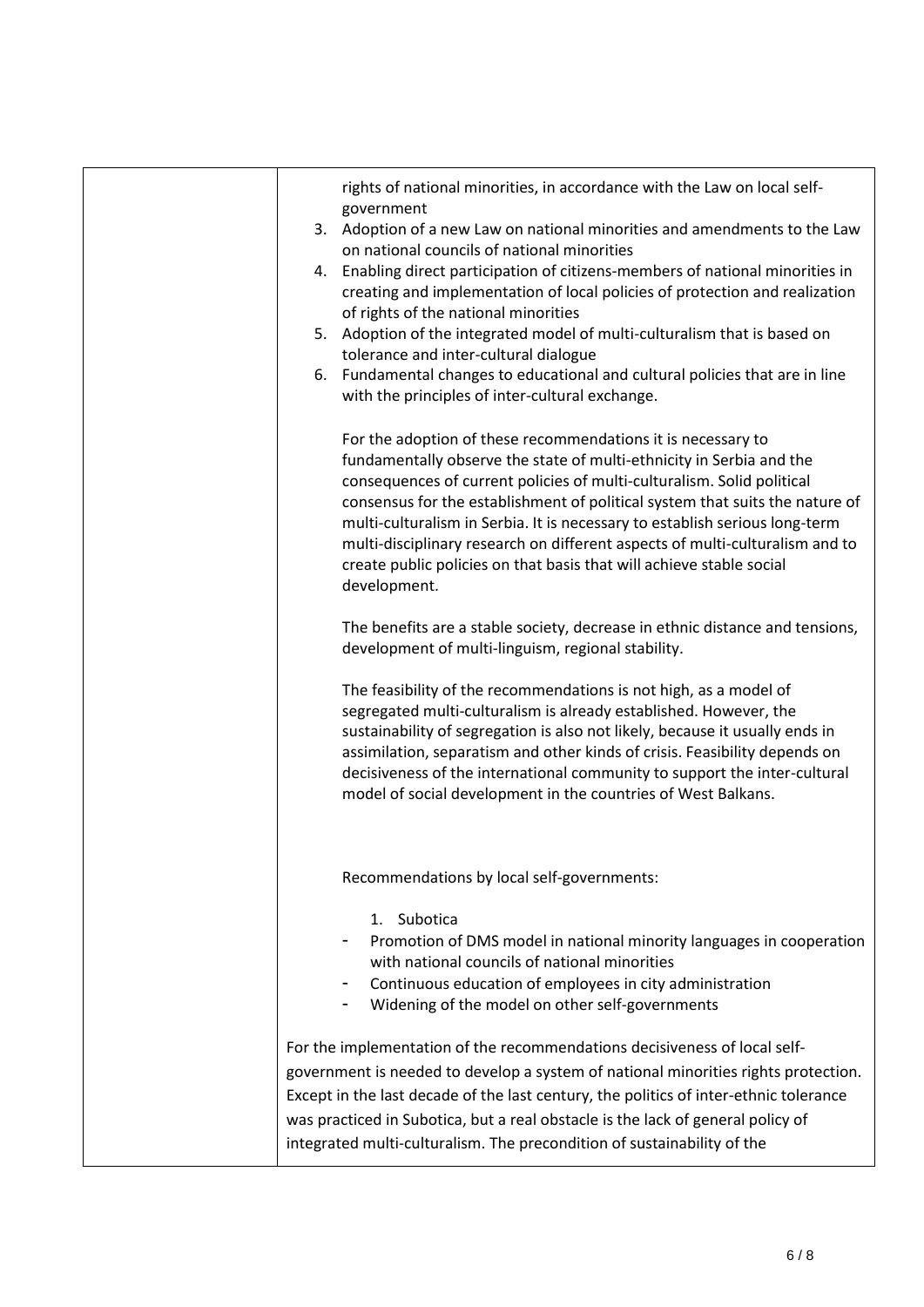| recommendations is the adoption of the politics of integrated multi-culturalism on<br>a national level. On the local level, it is necessary to invest in developing the DMS<br>software and especially in nurturing tolerance and inter-cultural dialogue.                                                                                                                                                                                                                                                                    |
|-------------------------------------------------------------------------------------------------------------------------------------------------------------------------------------------------------------------------------------------------------------------------------------------------------------------------------------------------------------------------------------------------------------------------------------------------------------------------------------------------------------------------------|
| 2. Pancevo<br>Promotion of inter-ethnic understanding<br>Expansion of the basis for full implementation of national minority<br>languages into official use on the city territory (local administration)<br>Development of cooperation with national councils of national<br>minorities<br>3. Novi Pazar<br>Development of cultural policy of the city based on inter-cultural<br>dialogue and cultural heritage of the Bosniaks<br>Development of the city folklore                                                          |
| For the implementation of the recommendations, it is necessary to achieve political<br>stability in the region of Sandzak, which was also pointed out in the Third Opinion<br>regarding Serbia of the FCNM Committee of Experts. It is also necessary to improve<br>the capacities of the local administration and to support the inter-cultural dialogue.<br>The beneficiaries are the citizens of Novi Pazar.                                                                                                               |
| 4. Bosilegrad<br>Improvement of the local administration and education of the<br>implementation of human and minority rights standards<br>Development of cooperation with CSOs                                                                                                                                                                                                                                                                                                                                                |
| It is necessary to achieve continuous cooperation with the local administration and<br>increase the level of the political culture in the municipality. It is a geographically<br>detached municipality that lacks the interest from the central authorities.<br>Economic falling behind encourages migrations towards the more developed<br>regions. Sustainability of recommendations depends on wider economic and<br>political conditions, and the beneficiaries are the citizens - members of the<br>Bulgarian minority. |
| Petrovac na Mlavi<br>5.<br>Improvement of the organizational model of the Documentation<br>centre for the protection of Vlach heritage<br>Promotion of a methodology of drafting documentation for submission<br>to the UNESCO intangible heritage list<br>Awareness raising about the autochthone identity of the Vlach.                                                                                                                                                                                                     |
| Sustainability of recommendations demands that the local self-government and<br>local stakeholders in cultural policies continue with dedicated work on the<br>improvement of the Vlach culture. For that it is necessary to ensure allocations                                                                                                                                                                                                                                                                               |